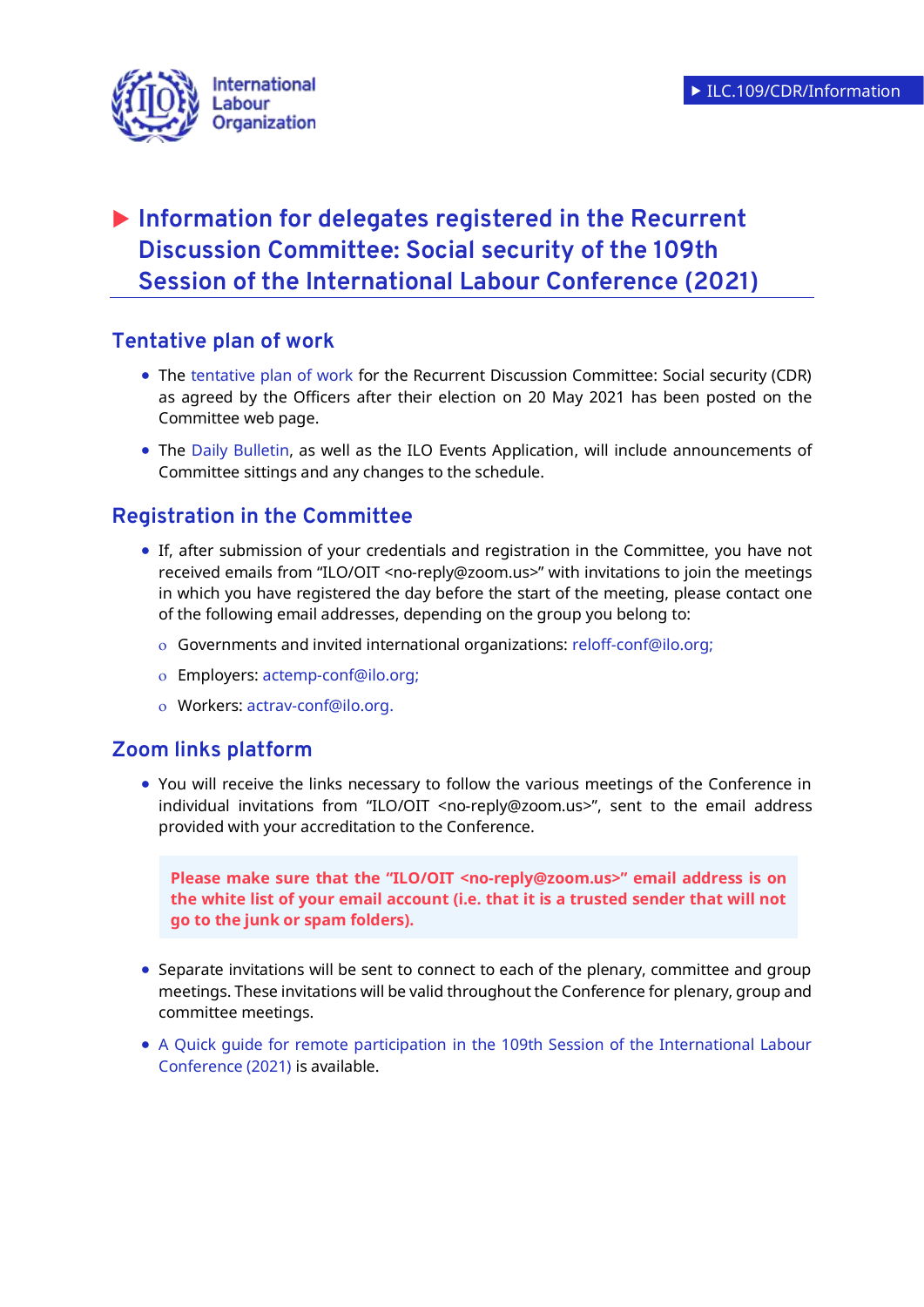#### **ILC.109/CDR/Information** 2

## **Request for the floor in committees**

- To facilitate the administration of requests to take the floor and the time management of the general discussion in committees, registration on a list of speakers is required **24 hours ahead of the first sitting**.
- Please use the form in the appendix to register on the list of speakers.
- Regarding the general discussion from 3–5 June, please also indicate the point for discussion during which you wish to take the floor. Please refer to the [tentative plan of](https://www.ilo.org/wcmsp5/groups/public/---ed_norm/---relconf/documents/meetingdocument/wcms_794838.pdf)  [work](https://www.ilo.org/wcmsp5/groups/public/---ed_norm/---relconf/documents/meetingdocument/wcms_794838.pdf) posted on the Committee web page.
- Requests to take the floor should be sent to the Committee secretariat: [cdr@ilo.org.](file://///ad.ilo.org/gva/SPROT/V-SPROT/SEC_SOC/SOC_FAS/COMMON/SECSOC%202005/ILC2020/Secretariat/cdr@ilo.org)
- In Zoom, the floor can be requested by either raising a virtual hand or through the chat.
- Should you wish to raise a point of order or request the right of reply in committees, please do so through the chat function, indicating whether it is a point of order or a request for the right of reply. In the latter case, please also indicate the intervention in respect of which the right of reply is sought.

## **Statements made on behalf of groups of governments**

- All statements made by Government members on behalf of a regional group or members of an intergovernmental organization, unless otherwise specified, will be reported as having been made on behalf of all Governments members of the group or organization in question who are members of the ILO and are attending the Conference.
- When speaking on behalf of only a few members of such a group, please indicate this clearly when taking the floor.

# **Time limits for speeches during the general discussion segment, 3-5 June 2021**

- Due to the restricted time for the general discussion segment, the Officers of the Committee suggest differentiated speaking time limits.
- For sitting 1: Opening statements and general discussion on point for discussion 1:
	- $\circ$  Opening statement and general discussion on point for discussion 1 to be combined into one statement.
	- The Vice-Chairpersons will have 10 minutes for their initial statements and 3 minutes at the close of point for discussion 1.
	- Delegates speaking on behalf of regional groups and on behalf of several Committee members will have 5 minutes.
	- Delegates not speaking on behalf of several Committee members will have 2 minutes.
	- $\circ$  Spokespersons of international organizations will have 2 minutes.
- For points for discussion 2, 3 and 4:
	- $\circ$  The Vice-Chairpersons will have 7 minutes for their initial statements for each point for discussion and 3 minutes at the close of each point for discussion.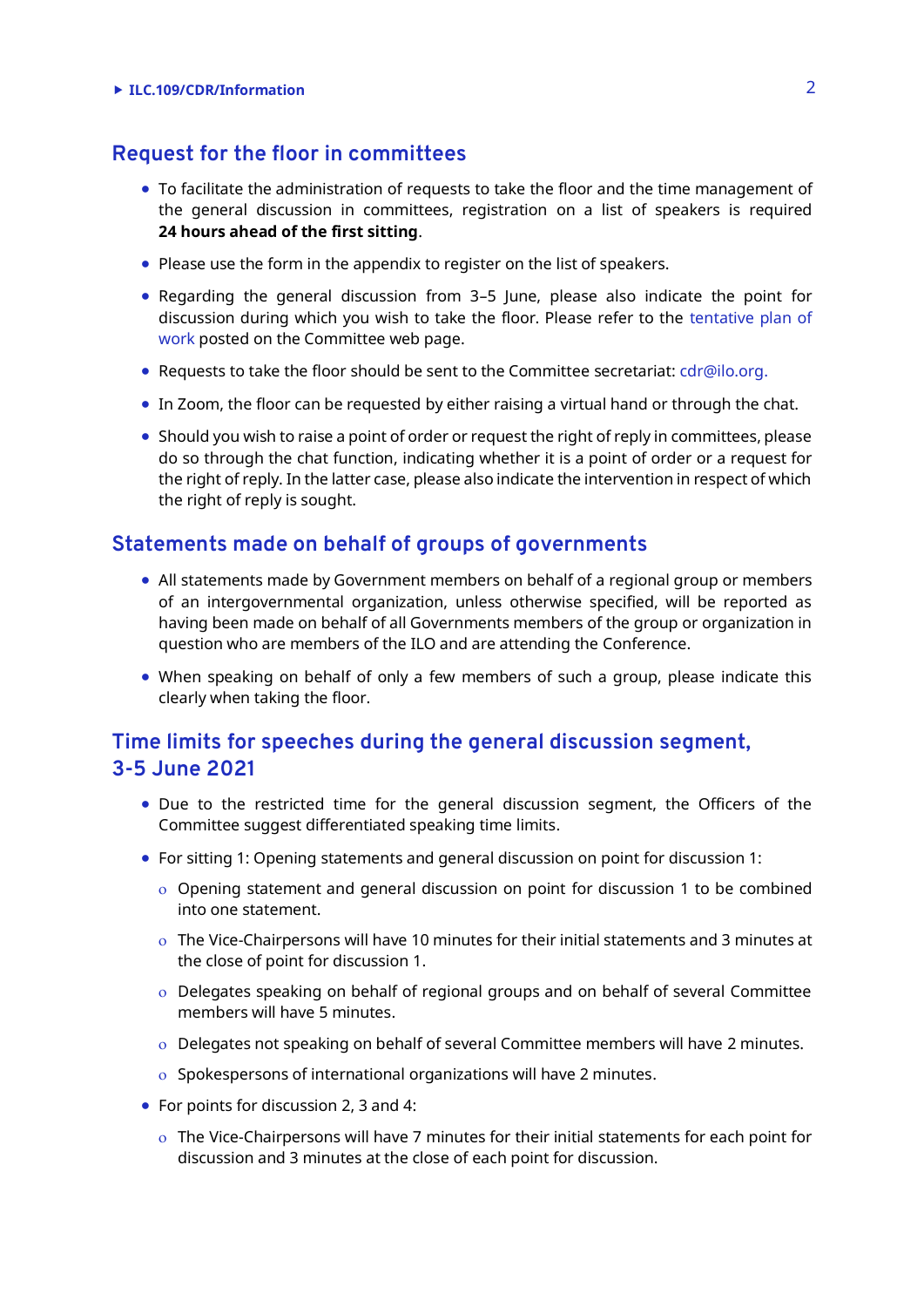#### **ILC.109/CDR/Information** 3

- Delegates speaking on behalf of regional groups and on behalf of several Committee members will have 4 minutes for each point for discussion.
- Delegates not speaking on behalf of several Committee members will have 2 minutes for each point for discussion.
- $\circ$  Spokespersons of international organizations will have 2 minutes for each point for discussion.

# **Participation of International Non-Governmental Organizations (INGOs) in Committees**

- Requests to take the floor need to be approved by the Officers.
- A separate [Information Note](https://www.ilo.org/wcmsp5/groups/public/---ed_norm/---relconf/documents/meetingdocument/wcms_795509.pdf) is available for INGOs.

#### **Drafting Group on conclusions**

The Drafting Group on conclusions will be composed of:

- Eight Government, eight Employer and eight Worker members, in accordance with the Special arrangements and rules of procedure for the 109th Session of the International Labour Conference.<sup>1</sup>
- Exceptionally, a limited number of observers (up to twelve Government representatives, eight Employers and eight workers) will be allowed to follow the proceedings of the Drafting Group

Nominations of the Drafting Group members and observers for each of the groups should reach the secretariat by Friday, 4 June in order to ensure their election by the Committee.

### **Reporter of the Committee**

- The Committee will elect its Reporter, who will present the results of the Committee deliberations to the Conference plenary on its behalf. The Reporter may be either a delegate or an adviser.  $2$  As has been general practice, the Reporter is usually from the Government group.
- The Government nomination for the Reporter should reach the Committee secretariat **by Friday, 4 June** in order to ensure election by the Committee.

#### **Decision-making and votes in Committees**

• In accordance with the Special arrangements and rules of procedure for the 109th Session of the International Labour Conference, any vote in plenary, committees and electoral colleges will be conducted using an electronic voting system. Access to the voting system is through a personal identification code (PIN), which will be communicated to all accredited members of delegations via the individual email addresses provided in the credentials.

<sup>1</sup> Se[e ILC.109/D.1,](https://www.ilo.org/wcmsp5/groups/public/---ed_norm/---relconf/documents/meetingdocument/wcms_791674.pdf) para. 60.

<sup>2</sup> Standing Orders of the Conference, article 57(4).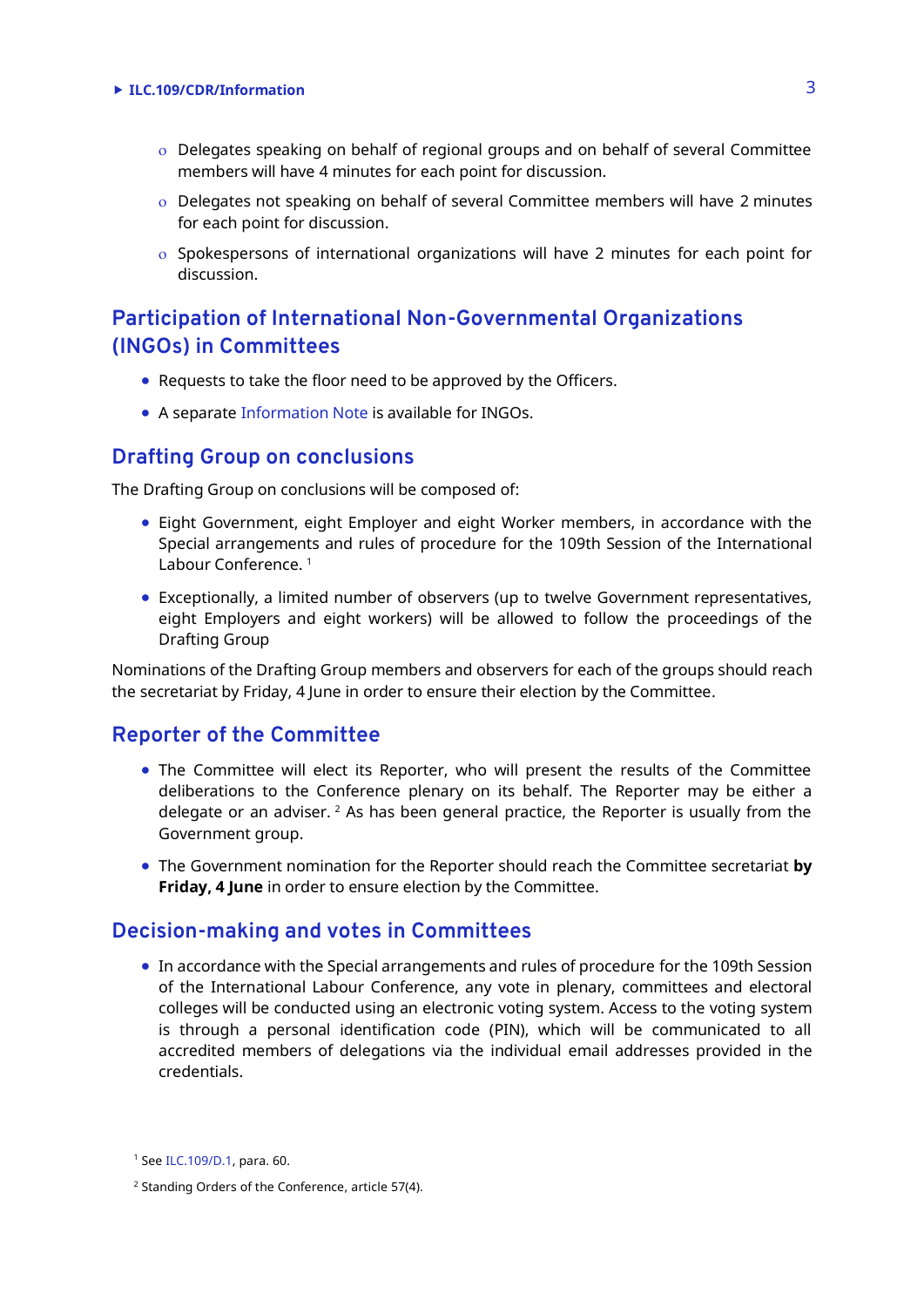#### **ILC.109/CDR/Information** 4

- In committees, only delegates and advisers registered in each committee can take part in a vote, which can be taken by show of hands, record vote or secret ballot, as determined by the Chairperson in accordance with article 65 of the Standing Orders of the Conference.
- Where several persons are authorized to cast a vote (for instance the titular delegate and any of their substitute delegates), the system will record the vote of the first member to cast the vote. The system will alert other persons authorized to vote if a vote has already been cast and, if that is the case, will not allow any other person to vote.

# **Interpretation**

• To guarantee accurate and faithful interpretation in a virtual environment, please send your statement at least the day before to: [cdr-interpret@ilo.org.](mailto:cdr-interpret@ilo.org)

### **Use of social media**

• All delegates are requested to refrain from posting any information on social media about the Committee proceedings during its work.

# **Contacting the Committee secretariat**

• The Committee secretariat can be contacted by email at: cdr@ilo.org.